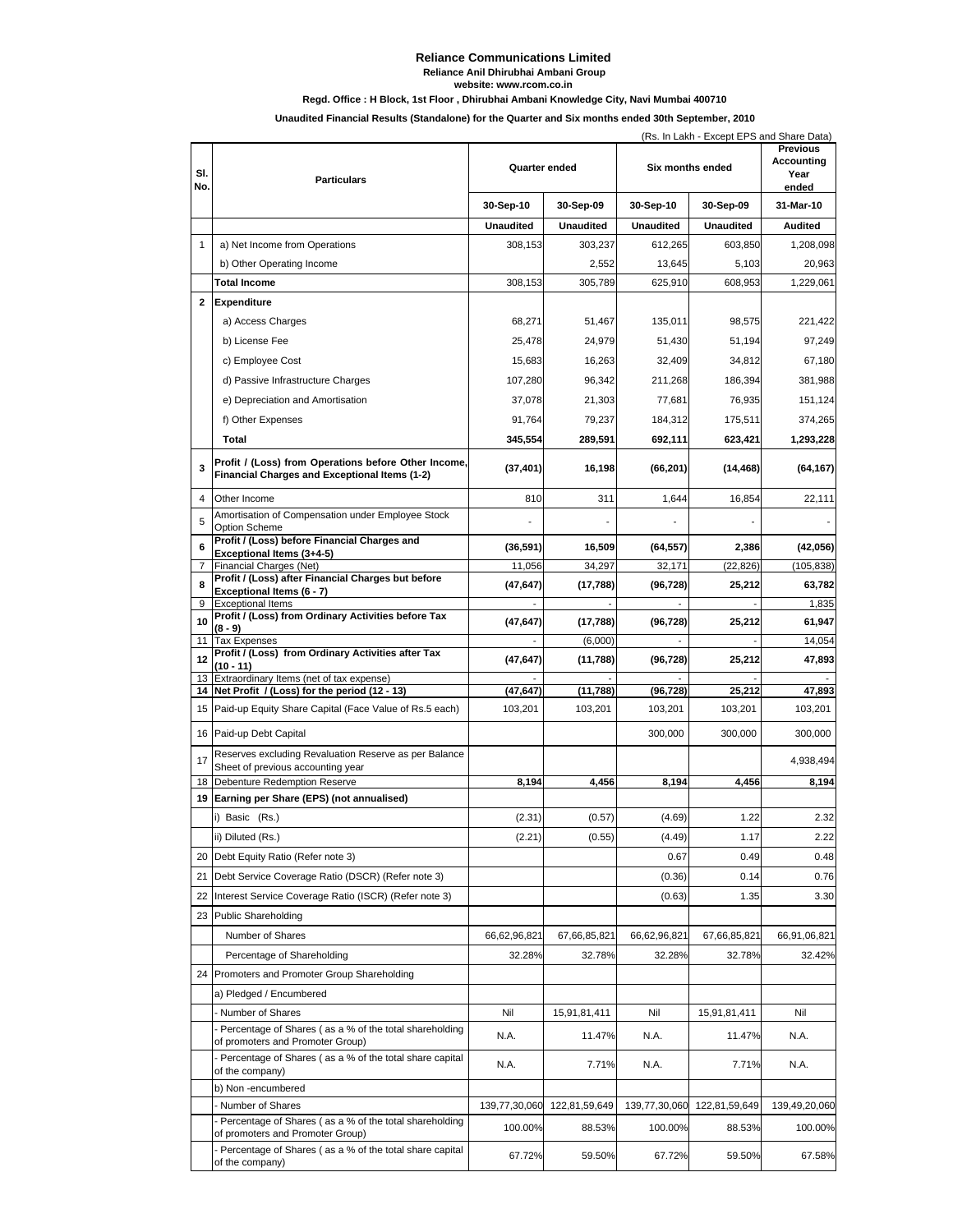### **Segment wise Revenue, Results and Capital Employed**

(Rs. In Lakh - Except EPS and Share Data)

| SI.<br>No. | <b>Particulars</b>                                    | Quarter ended    |           | Six months ended |                  | <b>Previous</b><br>Accountina<br>Year<br>ended |
|------------|-------------------------------------------------------|------------------|-----------|------------------|------------------|------------------------------------------------|
|            |                                                       | 30-Sep-10        | 30-Sep-09 | 30-Sep-10        | 30-Sep-09        | 31-Mar-10                                      |
|            |                                                       | <b>Unaudited</b> | Unaudited | <b>Unaudited</b> | <b>Unaudited</b> | <b>Audited</b>                                 |
|            | 25 Segment Revenue                                    |                  |           |                  |                  |                                                |
|            | a) Wireless                                           | 236.267          | 246.045   | 484.520          | 493.715          | 986.945                                        |
|            | b) Global                                             | 112,428          | 94,793    | 221,903          | 190,193          | 414,057                                        |
|            | c) Broadband                                          | 43,706           | 40,978    | 84,468           | 82,775           | 171,037                                        |
|            | d) Others / Unallocated                               | 1.210            | (2.488)   | 4.444            | 54               | 2.741                                          |
|            |                                                       |                  |           |                  |                  |                                                |
|            | Total                                                 | 393,611          | 379,328   | 795,335          | 766,737          | 1,574,780                                      |
|            | Less: Inter segment revenue                           | 84.648           | 73.228    | 167.781          | 140,930          | 323,608                                        |
|            |                                                       |                  |           |                  |                  |                                                |
|            | <b>Net Income from Operations</b>                     | 308,963          | 306,100   | 627,554          | 625,807          | 1,251,172                                      |
|            |                                                       |                  |           |                  |                  |                                                |
| 26         | <b>Segment Results</b>                                |                  |           |                  |                  |                                                |
|            | Profit / (Loss) before Tax and Financial Charges from |                  |           |                  |                  |                                                |
|            | each segment                                          |                  |           |                  |                  |                                                |
|            | a) Wireless                                           | (21, 503)        | 19,962    | (37,013)         | 18,039           | 5,586                                          |
|            | b) Global                                             | 6.034            | 11,667    | 8.170            | 16,007           | 8,605                                          |
|            | c) Broadband                                          | 1.504            | 951       | 2,386            | (976)            | 9,775                                          |
|            | d) Others / Unallocated                               | (22, 626)        | (16,071)  | (38, 100)        | (30, 684)        | (66, 022)                                      |
|            | Total                                                 | (36, 591)        | 16,509    | (64, 557)        | 2,386            | (42,056)                                       |
|            |                                                       |                  |           |                  |                  |                                                |
|            | Less: Financial Charges (Net)                         | 11,056           | 34,297    | 32,171           | (22, 826)        | (105, 838)                                     |
|            | Less: Exceptional Items                               |                  |           |                  |                  | 1.835                                          |
|            | Less: Amortisation of Compensation under Employee     |                  |           |                  |                  |                                                |
|            | <b>Stock Option Scheme</b>                            |                  |           |                  |                  |                                                |
|            |                                                       |                  |           |                  |                  |                                                |
|            | Total Profit / (Loss) before Tax                      | (47.647)         | (17.788)  | (96.728)         | 25.212           | 61.947                                         |
|            |                                                       |                  |           |                  |                  |                                                |
| 27         | <b>Capital Employed</b>                               |                  |           |                  |                  |                                                |
|            | (Segment assets - Segment liabilities)                |                  |           |                  |                  |                                                |
|            | a) Wireless                                           | 3,277,079        | 2,763,446 | 3,277,079        | 2,763,446        | 2,787,238                                      |
|            | b) Global                                             | 111,025          | 110,777   | 111,025          | 110,777          | 169,314                                        |
|            | c) Broadband                                          | 274,634          | 260,171   | 274,634          | 260,171          | 301,410                                        |
|            | d) Others / Unallocated                               | 4,468,232        | 4,505,181 | 4,468,232        | 4,505,181        | 4,239,755                                      |
|            | Total                                                 | 8,130,970        | 7,639,575 | 8,130,970        | 7,639,575        | 7,497,717                                      |

| 28 | <b>Statement of Assets and Liabilities</b>      |           |                  |
|----|-------------------------------------------------|-----------|------------------|
|    |                                                 |           | (Rs. In Lakh)    |
|    | <b>Particulars</b>                              |           | Six months ended |
|    |                                                 | 30-Sep-10 | 30-Sep-09        |
|    |                                                 |           |                  |
|    |                                                 |           |                  |
|    | <b>Shareholder's Funds</b>                      |           |                  |
|    | (a) Capital                                     | 103,201   | 103,201          |
|    | (b) Reserves and Surplus                        | 4,775,535 | 5,017,743        |
|    |                                                 |           |                  |
|    | <b>Loan Funds</b>                               | 3,252,234 | 2,518,631        |
|    |                                                 |           |                  |
|    | <b>TOTAL</b>                                    | 8,130,970 | 7,639,575        |
|    |                                                 |           |                  |
|    | <b>Fixed Assets</b>                             | 3,851,204 | 3,414,924        |
|    |                                                 |           |                  |
|    | Investments                                     | 3,509,749 | 3,298,627        |
|    |                                                 |           |                  |
|    | <b>Current Assets, Loans and Advances</b>       |           |                  |
|    | (a) Inventories                                 | 28,347    | 29,776           |
|    | (b) Sundry Debtors                              | 172,375   | 154,312          |
|    | (c) Cash and Bank balances                      | 20.251    | 35,410           |
|    | (d) Other Current Assets                        | 227,463   | 681,025          |
|    | (e) Loans & Advances                            | 1,337,783 | 1,211,052        |
|    |                                                 | 1.786.219 | 2,111,575        |
|    | <b>Less: Current Liabilities and Provisions</b> |           |                  |
|    | (a) Liabilities                                 | 681,862   | 864,708          |
|    | (b) Provisions                                  | 334,340   | 320,843          |
|    |                                                 | 1,016,202 | 1,185,551        |
|    | <b>Net Current Assets</b>                       | 770,017   | 926,024          |
|    |                                                 |           |                  |
|    | <b>TOTAL</b>                                    | 8,130,970 | 7,639,575        |